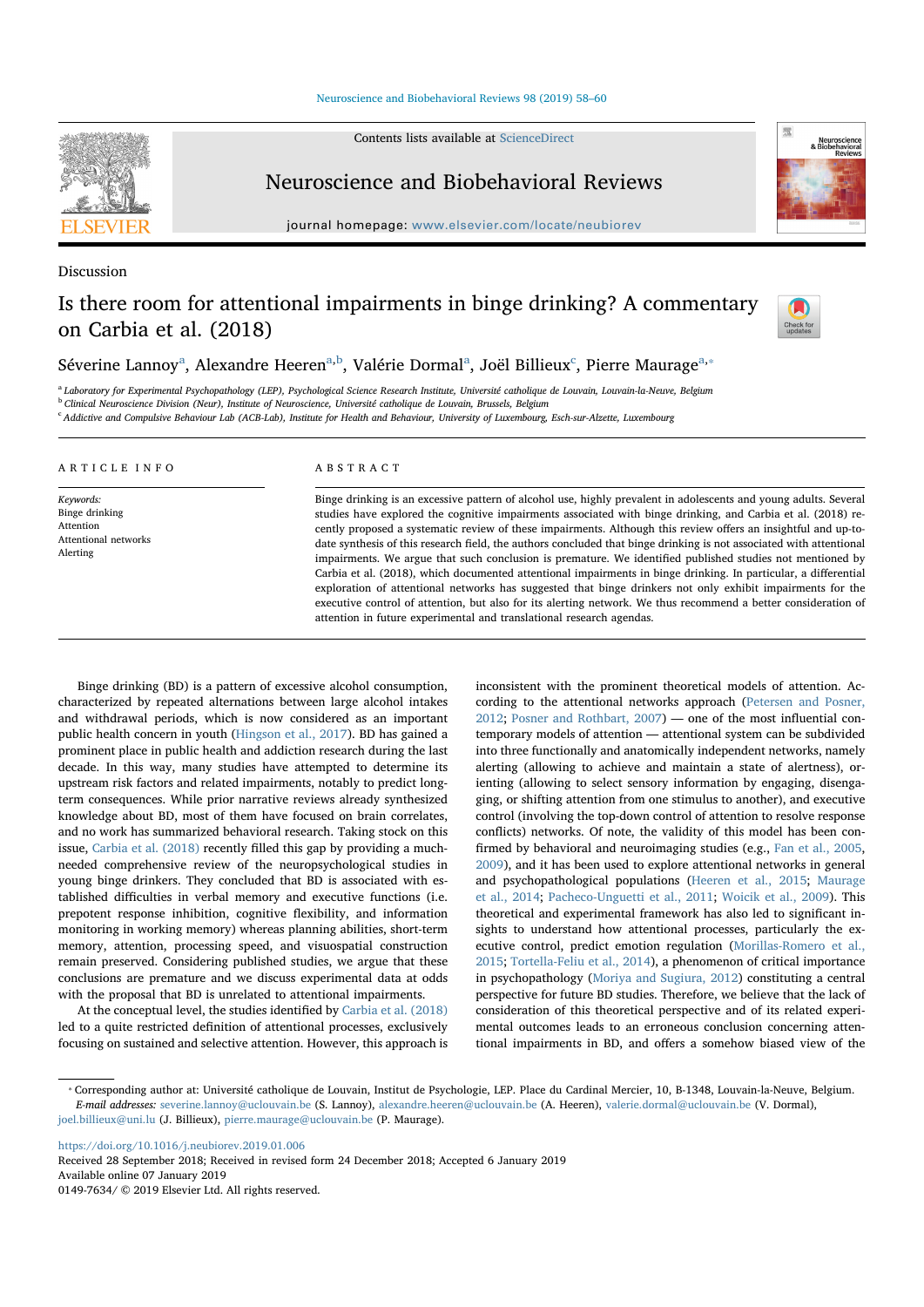cognitive alterations presented by this population.

Indeed, among the nine attention-related studies identified by Carbia et al. (2018), only two showed significantly reduced sustained (Hartley et al., 2004) or slower selective (Salas-Gomez et al., 2016) attention in BD. Nevertheless, beyond the motor impulsivity related to BD, which has been approached by Carbia et al. (2018), the cited study of Townshend and Duka (2005) showed attentional impairments among female binge drinkers in a vigilance task. Moreover, we identified via an additional comprehensive literature search (conducted on PubMed on September 20, 2018; using "binge drinking" and "attention" as keywords and completed by the examination of reference lists; see Fig. 1), three studies corroborating this observation (Lannoy et al.,  $2017<sup>1</sup>$ ;Sanchez-Roige et al., 2014; Scaife and Duka, 2009), which were not referenced to in the review of Carbia et al. (2018) Two of these studies (Sanchez-Roige et al., 2014; Scaife and Duka, 2009) explored attention using tasks whereby various degrees of executive abilities were recruited. In the first study, female binge drinkers were particularly impaired in discrimination trials based on attentional processes in a task also evaluating shifting abilities (Scaife and Duka, 2009), while in the second one, binge drinkers presented difficulties in trials requiring higher attentional load in a task also involving inhibitory control (Sanchez-Roige et al., 2014). It is worth noting that these studies (Sanchez-Roige et al., 2014; Scaife and Duka, 2009; Townshend and Duka, 2005) neither relied on the attentional networks framework nor specifically assessed attentional abilities (as they were more focused on executive functions). Nevertheless, and although these studies used multi-determined paradigms, they underlined that the difficulties presented by binge drinkers are particularly present during the experimental conditions requesting high attentional resources. Besides, the last study (Lannoy et al., 2017) determined the relative contribution of each attentional process in BD using the Attention Network Task (assessing alerting, orienting, and executive control). In this study, the three attentional networks were considered and the authors confirmed that, beyond executive control difficulties, impairments were observed in BD for the alerting network. Dovetailing with the works mentioned above (Hartley et al., 2004; Townshend and Duka, 2005), these results reinforce the importance of the previously called "vigilance" or "sustained attention" deficits found in BD. A key argument proposed by Carbia et al. (2018) is that the impairments associated with BD are mostly recognized using cognitive tasks that are relatively demanding in terms of cognitive load, and thus mostly related to executive processes. However, this conclusion does not seem supported by recent results: attentional impairments in BD encompass alerting abilities, beyond executive control. Although these results constitute the only experimental exploration specifically focusing on attentional networks in BD, they call for future research proposing replications and extensions of these findings. Especially, we encourage upcoming studies to test attentional abilities in binge drinkers by referring to the attentional networks approach. As most BD studies measure processes tapping on the executive network of attention, we also propose to develop an indepth investigation of the possible impairments related to alerting, but also to orienting, as these processes remain little explored. These explorations should be conducted both with the Attention Network Task (i.e. replicating previous findings) and with specific tasks assessing each attentional network.

Eventually, although it is not the main target of this commentary, which aims to systematically focus on behavioral results as initially proposed by Carbia et al. (2018), it should be mentioned that the presence of attentional impairments in BD is strongly supported by recent neuroimaging data, as notably suggested by two recent studies. First, Herman et al. (2018) showed that the BD score (Townshend and Duka, 2002) is associated with reduced activation in the functional



Fig. 1. PRISMA flowchart presenting articles selection.

areas of the ventral attention network (responsible for the attention towards behaviorally relevant stimuli, particularly salient and unexpected ones). These results therefore suggest that BD is related to attentional impairments, correlated to the intensity of alcohol consumption. Second, another research focusing on the neural dynamics of attentional circuitry in BD combined magnetoencephalography and neuroimaging data (Correas et al., 2018) to show that: (1) Event-related theta power (particularly sensitive to cognitive effort) correlates with selective attention performance and is negatively related to alcohol consumption in binge drinkers; (2) theta band oscillations between the right anterior and posterior inferior frontal cortices indicate a decreased connectivity of the prefrontal network during attentional engagement in binge drinkers. Such results thus reinforce the need to further consider attentional processes in BD with both behavioral and neuroscientific measures. Interestingly, the study of Herman et al. (2018) also highlighted that the lower activation in the ventral attention network was more pronounced in fearful contexts, which further supports the relevance to consider the relationship between attentional networks and emotional regulation in BD, as mentioned above.

Altogether, the presence of attentional impairments in BD, as suggested by the additional results presented in this comment, yields strong implications for future research. On the one hand, provided that most of the experimental procedures assessing cognitive functions impaired in BD depend upon attentional resources (e.g., Sanchez-Roige et al., 2014), one may wonder whether previously identified impairments, interpreted as purely relying on memory or executive functions, could at least partly result from impaired attentional processes. In this way, to ensure that the impairments observed are specifically related to the processes measured, it calls for an exhaustive control of the efficiency of attentional networks when assessing cognitive functions in BD. On the other hand, the presence of attentional impairments has clinical implications for BD. Therapeutic programs focusing on attentional training might constitute a requisite step before proposing to rehabilitate other cognitive functions. Indeed, efficient attentional functioning is critical for executive processes, emotion regulation, and therefore for the implementation of adaptive behaviors (Morillas-Romero et al., 2015). The rehabilitation of attentional networks should thus constitute a key component of a unified revalidation approach in youth (e.g., Rueda et al., 2012).

 $^{\rm 1}$  This study has been published just after the temporal framework considered in the systematic review of Carbia et al., (2018).